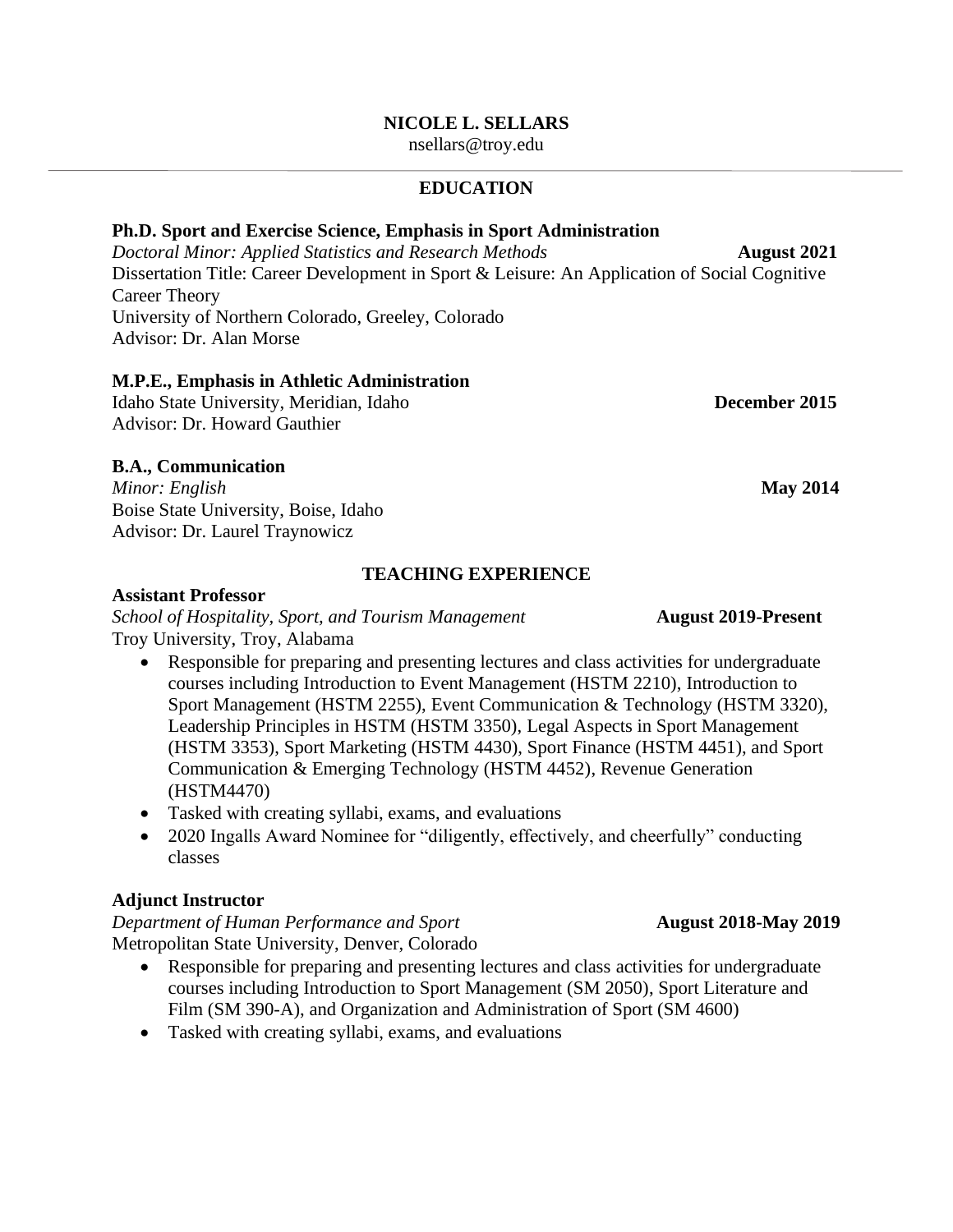## **Graduate Teaching Assistant-Instructor**

*Department of Sport and Exercise Science* **<b>August** 2016-May 2019 University of Northern Colorado, Greeley, Colorado

- Responsible for preparing and presenting lectures and class activities for undergraduate courses including Administration and Law (SES 461), Self-Defense (SES 134), Basketball (SES 100), and Bowling (SES 111)
- Tasked with creating syllabi, exams, and evaluations

# **Guest Lecturer**

*Department of Human Performance and Sport* Fall 2017 Metropolitan State University, Denver, Colorado

• Responsible for preparing and presenting lectures for Sport Venue Operations (SM 2070) and Legal Liability for Physical Educators, Coaches, and Administrators (HPS 4660)

# **SCHOLARLY ACTIVITY**

- **Sellars, N.,** Jacobs, B., & Wendry, B. (Selected for development; 2021). A conceptual model of academic choice in sport and leisure management. *Managing Sport and Leisure.*
- Jacobs, B., & **Sellars, N.** (2019). The evolution of women's rugby. In Lough, N. & Geurin, A. (Eds.). *The handbook of the business of women's sport* (341-352). Abingdon, United Kingdom: Routledge.
- Traugutt, A., **Sellars, N**., & Morse, A. (2018). Salary discrepancies between men's and women's head basketball coaches: an investigation of the NCAA Power Five Conference. *The Journal of SPORT, 6*(1), 40-58.
- **Sellars, N., & Fowler, B.** (Data analysis in-progress). Athletic identity and athlete satisfaction: an analysis of club sport athletes. To be submitted Fall 2021 to *Journal of Issues in Intercollegiate Athletics (or equivalent).*
- **Sellars, N.,** Hazzaa, R., & Smith, K.M. (Data analysis in-progress). Subsidizing NCAA athletic departments: an analysis of student fees at FCS public institutions. To be submitted Fall 2021 to *Journal of Issues in Intercollegiate Athletics (or equivalent).*
- Hazzaa, R., & **Sellars, N.** (Data analysis in-progress). Understanding perceptions of corporate social responsibility in professional sport: Findings from contemporary consumers. To be submitted Fall 2021 to *Journal of Global Sport Management (or equivalent)*.

# **CONFERENCE PRESENTATIONS**

Jacobs, B., Hazzaa, R., & **Sellars, N.** (2020). Gender equity in sport management academic program enrollment: Generating a dialogue through faculty perspectives. Presented at the 2020 Commission on Sport Management Association Conference in Baton Rouge, Louisiana.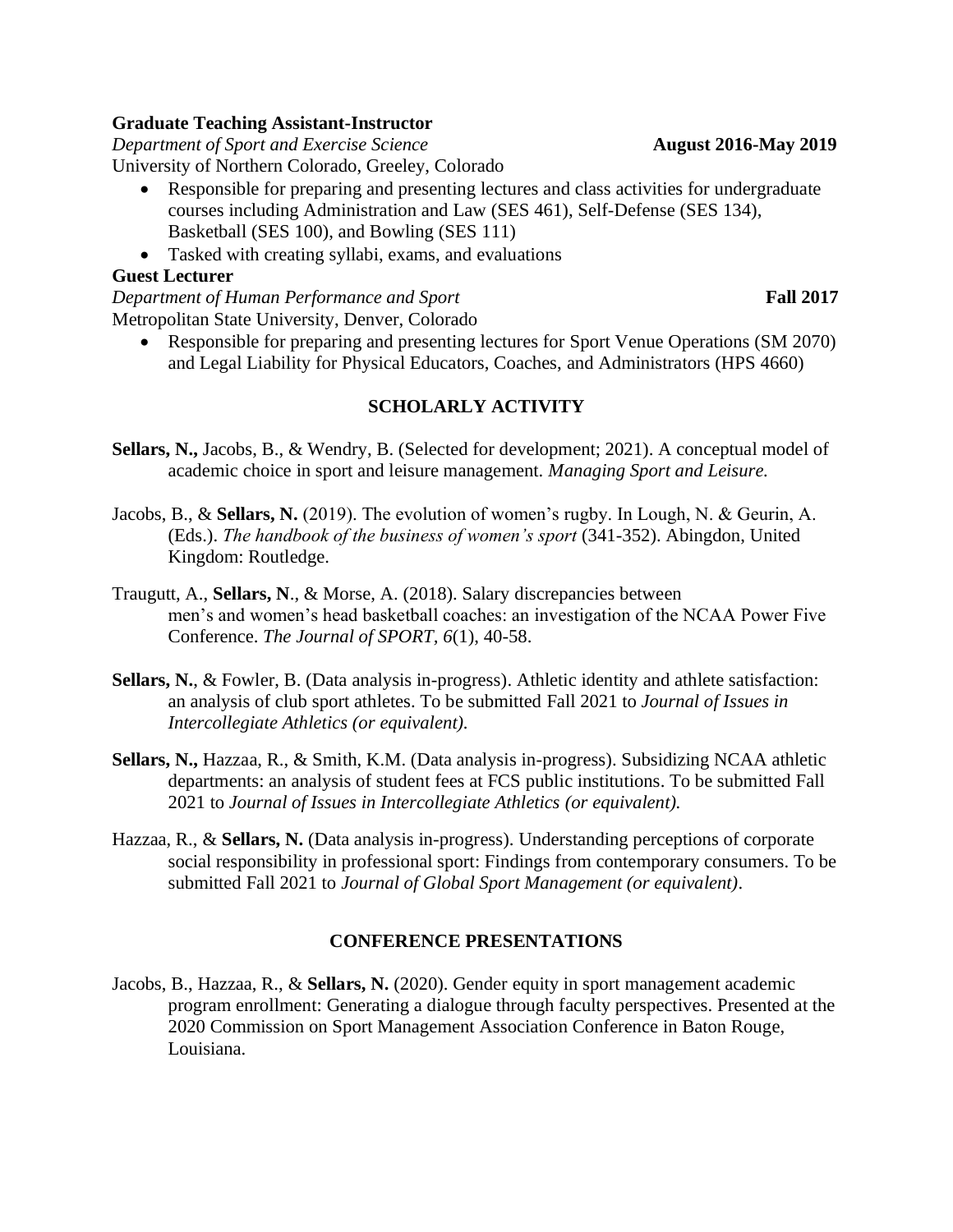- **Sellars, N., & Fowler, B. (2019). Athletic identity and athlete satisfaction: an analysis of club** sport athletes. Presented at the 2019 North American Society for Sport Management Conference in New Orleans, Louisiana.
- **Sellars, N.** (2019). Gender equity in intercollegiate athletics: Discourses of a NCAA athletic department. Presented at the 2019 Global Sport Business Association Conference in Fort Lauderdale, Florida
- **Sellars, N.**, Hazzaa, R., & Smith, K.M. (2018). Subsidizing NCAA athletic departments: An analysis of student fees at FCS public institutions. Presented at the 2018 Global Sport Business Association Conference in Fort Lauderdale, Florida
- Hazzaa, R., & **Sellars, N.** (2018). Understanding perceptions of corporate social responsibility in professional sport: Findings from contemporary consumers. Presented at the 2018 North American Society for Sport Management Conference in Halifax, Nova Scotia
- Traugutt, A., **Sellars, N**., & Morse, A. (2017) Salary discrepancies between men's and women's head basketball coaches: An investigation of the NCAA Power Five Conferences. Presented at the 2017 CSRI Conference in Columbia, South Carolina
- **Sellars**, Alford, Blackhurst, et al. (2015). We're way past sports 101: Female fan sophistication at college and professional sporting events. *College of Social Sciences and Public Affairs Presentations*. Paper 14. [http://scholarworks.boisestate.edu/sspa\\_15/14](http://scholarworks.boisestate.edu/sspa_15/14)
- **Sellars**, Andreason, Bauwens, et al. (2014). It's never been just for boys: Female fans of NCAA Division I and professional sports. *College of Social Sciences and Public Affairs Presentations*. Paper 15. [http://scholarworks.boisestate.edu/sspa\\_14/14](http://scholarworks.boisestate.edu/sspa_14/14)
- Bauwens, G., & **Sellars, N.** (2014). Mediated voyeurism and female sport fans. *College of Social Sciences and Public Affairs Presentations*. Paper 14. [http://scholarworks.boisestate.edu/sspa\\_14/14](http://scholarworks.boisestate.edu/sspa_14/14)

### **RESEARCH INTERESTS**

Gender and diversity in sport Career development Athletic identity

### **PROFESSIONAL DEVELOPMENT**

| <b>Going Virtual with Microsoft Teams</b>                    | Spring 2020        |
|--------------------------------------------------------------|--------------------|
| College of Health and Human Services                         |                    |
| <b>Troy University</b>                                       |                    |
| <b>Using Social Media to Promote Yourself Professionally</b> | <b>Spring 2017</b> |
| <b>Graduate Student Professional Development Workshop</b>    |                    |
| University of Northern Colorado                              |                    |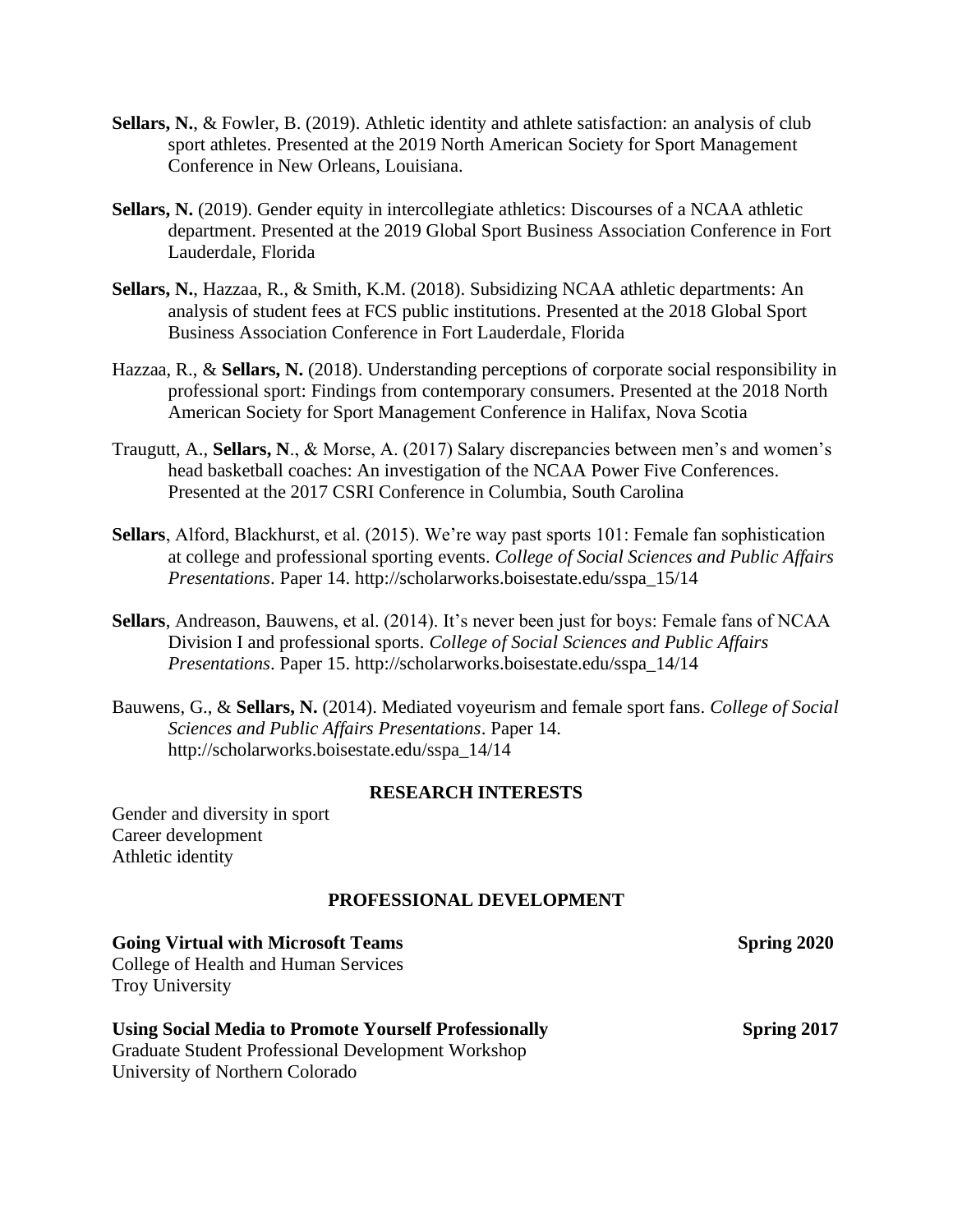| PRIOR RESEARCH EXPERIENCE<br><b>Graduate Research Assistant</b><br>Department of Communication                                                                                                           | <b>August-December 2014</b>   |
|----------------------------------------------------------------------------------------------------------------------------------------------------------------------------------------------------------|-------------------------------|
| <b>Research Day Presentation Reviewer and Room Facilitator</b><br>Center for Scholars, Honors and Leadership<br>University of Northern Colorado, Greeley, Colorado                                       | April 2017                    |
| <b>Research Proposal Reviewer</b><br>McNair Scholars Program<br>University of Northern Colorado, Greeley, Colorado                                                                                       | <b>February 2017-May 2019</b> |
| <b>Academic Appeals Board Member</b><br><b>Graduate Student Association</b><br>University of Northern Colorado, Greeley, Colorado                                                                        | <b>August 2018-May 2019</b>   |
| <b>Faculty Advisor</b><br><b>Sport Management Club</b><br>Troy University, Troy, Alabama                                                                                                                 | <b>August 2019-Present</b>    |
| <b>Curriculum Development Committee</b><br>2201 Redesign<br>Troy University, Troy, Alabama                                                                                                               | <b>January 2021-Present</b>   |
| <b>COSMA Assessment Committee</b><br>Chair<br>Troy University, Troy, Alabama                                                                                                                             | <b>August 2021-Present</b>    |
| <b>SERVICE</b><br><b>Faculty Advisor</b><br>Chi Sigma Mu Honor Society<br>Troy University, Troy, Alabama                                                                                                 | September 2021-Present        |
| wrote press releases, media guides, and game notes, and updated social media accounts<br>Managed media-to-player interaction and interviews<br>Assigned responsibilities to interns and managed progress |                               |

Commission on Sport Management Accreditation (COSMA)

### **Communications/Public Relations Assistant Seasonal 2013-2016**

Boise State University, Boise, Idaho

*National Basketball Association Development League* Idaho Stampede, Boise, Idaho

- Created, scheduled, and facilitated community-based programs and appearances
- Wrote press releases, media guides, and game notes, and updated social media accounts

**Student Member Spring 2017**